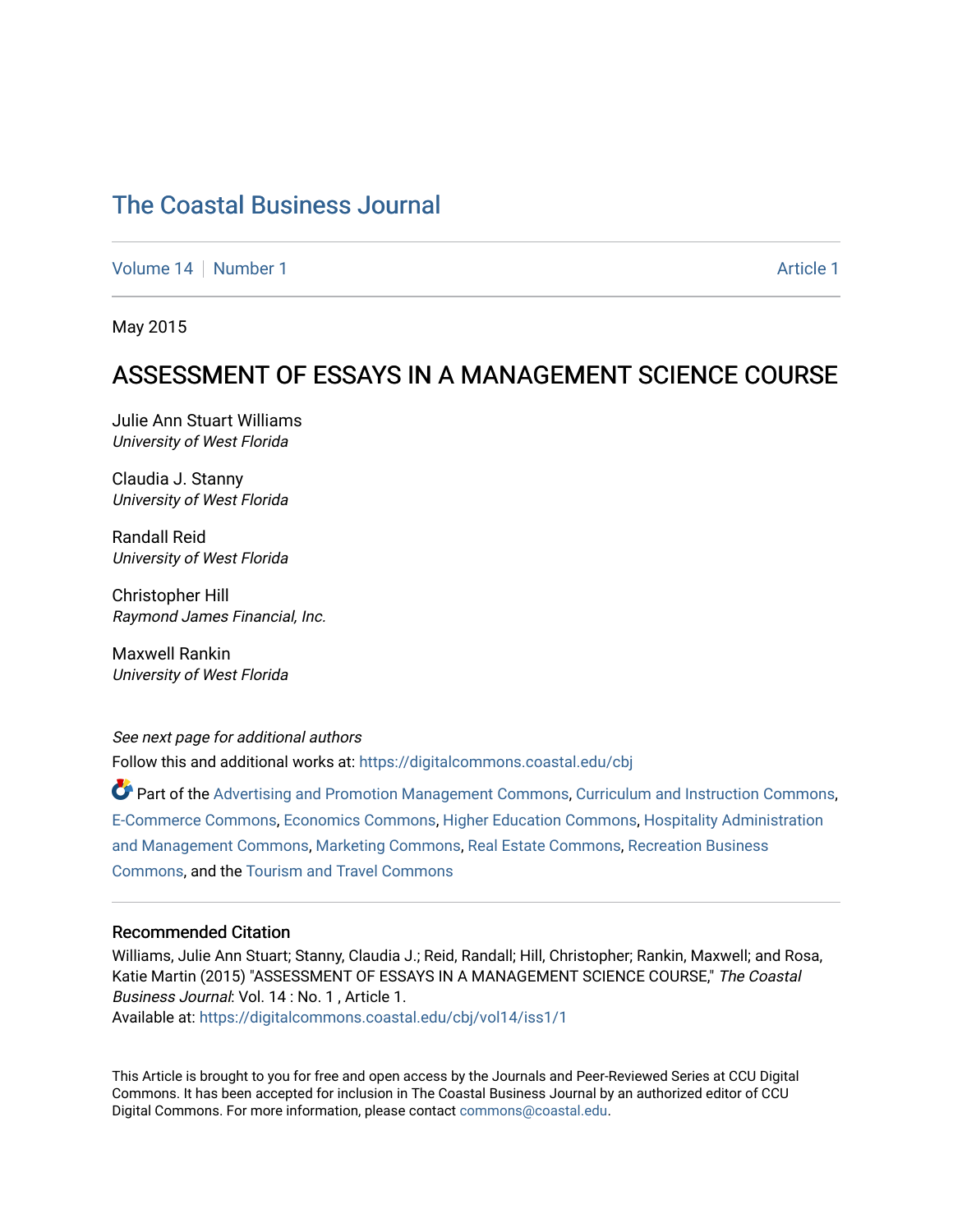### ASSESSMENT OF ESSAYS IN A MANAGEMENT SCIENCE COURSE

### Authors

Julie Ann Stuart Williams, Claudia J. Stanny, Randall Reid, Christopher Hill, Maxwell Rankin, and Katie Martin Rosa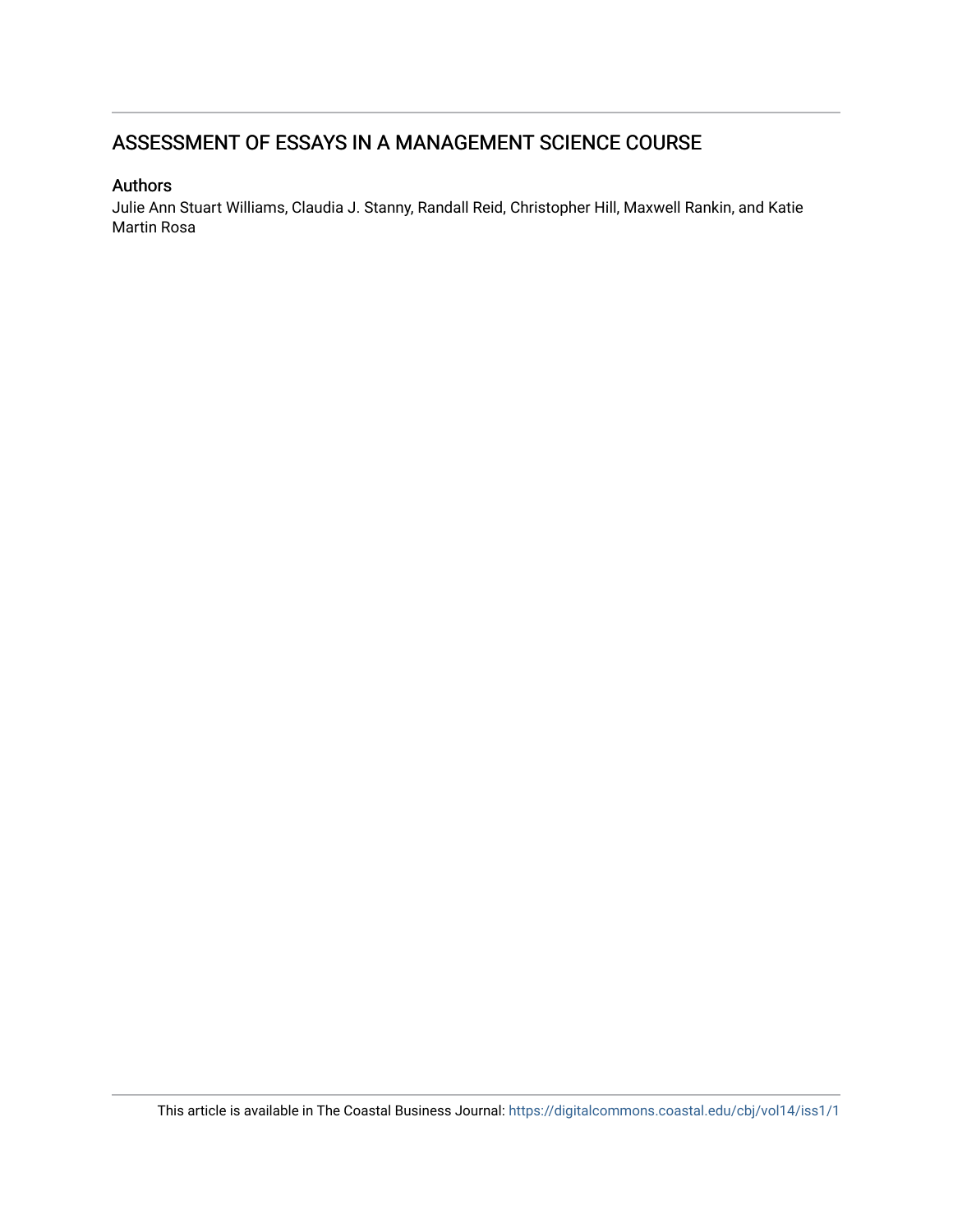**ISSN: 2163-9280 Spring 2015 Volume 14, Number 1**

### **ASSESSMENT OF ESSAYS IN A MANAGEMENT SCIENCE COURSE**

Julie Ann Stuart Williams, University of West Florida, jawilliams@uwf.edu Claudia J. Stanny, University of West Florida, cstanny@uwf.edu Randall Reid, University of West Florida, rcreid@uwf.edu Christopher Hill, Raymond James Financial, INC, chill3042@gmail.com Maxwell Rankin, University of West Florida, mdr37@students.uwf.edu Katie Martin Rosa, M.B.A., Studer Group LLC, katierosa@me.com

#### **ABSTRACT**

 *The ability to communicate a problem statement and an appropriate quantitative business method are important professional skills. This paper presents an analysis of student skill in writing a final exam essay that describes how a specific organization can improve decision making using mathematical programming, the business modeling approach that was the focus of the course. Although performance on assessments of professional writing and the description of a mathematical programming model averaged less than 80% across all essays written, improved writing when students received formative feedback in 2013 suggests that teaching students to identify and articulate the development and use of business tools through written communication is an important area for future business research.* 

*Keywords:* Management Science, Assessment, Writing, Business Education

#### **INTRODUCTION**

 Business managers must combine both critical thinking and communication skills. As part of AACSB Standard 15, Management of Curricula, all undergraduate and graduate business students are expected to develop knowledge and skills in General Business and Management (AACSB 2014). To address this requirement, the management science course is required of all Management and Management Information Systems majors at the authors' university. At the end of an undergraduate management science course, the instructor assessed the students' ability to describe how to solve a realistic problem using mathematical programming, the business modeling approach that was the focus of the management science course. A final exam essay assessed the students' ability to identify and discuss relevant principles from management science to address a problem described for a specified business. This paper summarizes student performance on this learning outcome gathered in management science classes taught during the fall 2010, 2011, 2012, and 2013 semesters. The summary illustrates how the instructor used assessment data to inform decisions about teaching and learning. In particular, assessment findings from the first three years of data collection (2010-2012) documented weaknesses in student writing for professional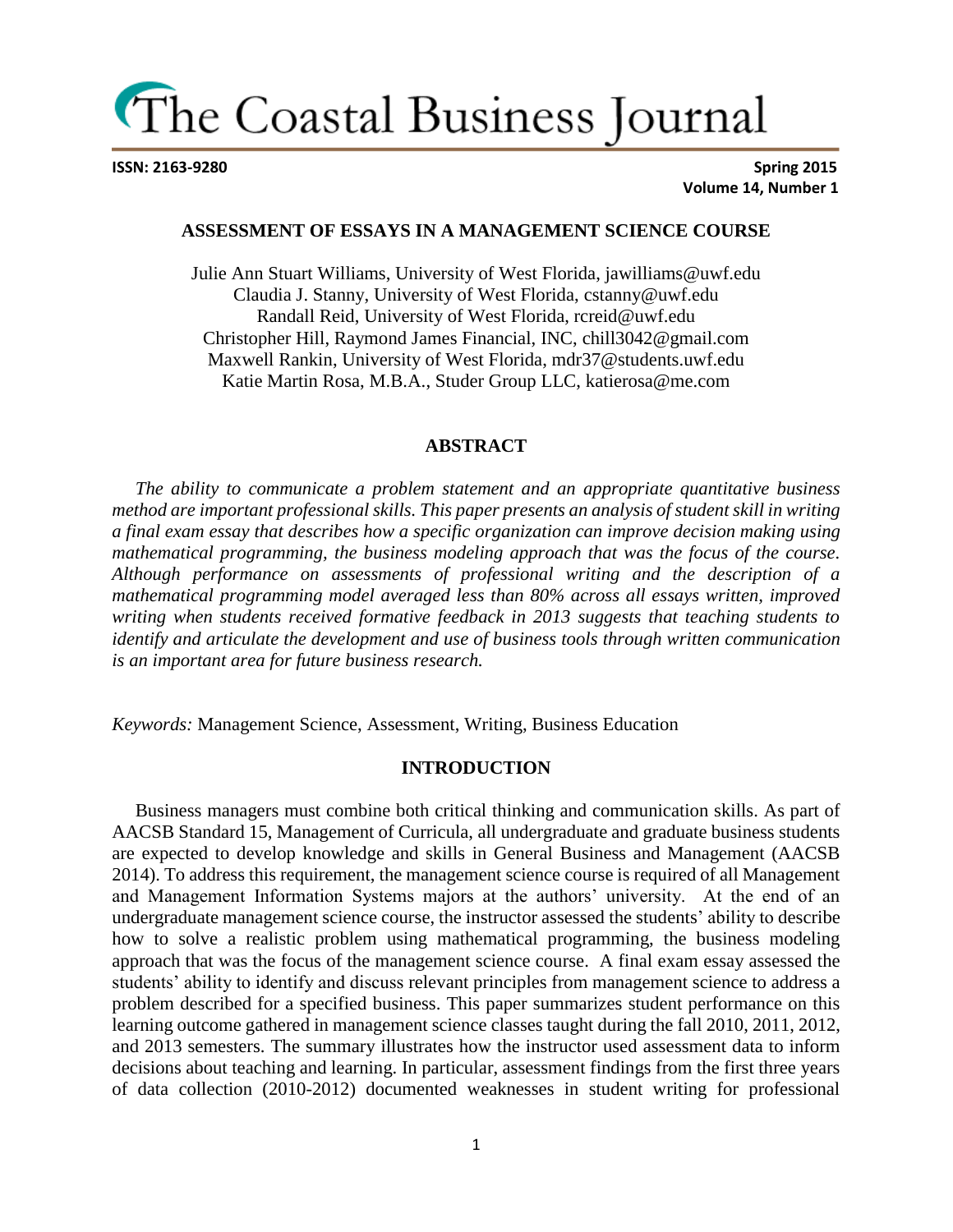#### **ISSN: 2163-9280 Spring 2015 Volume 14, Number 1**

communication. The instructor modified course instruction strategies to provide students with more feedback about their writing. Assessment data gathered in this final year assessed and documented the impact of this change on student learning.

 This paper explores how well students are able to articulate how a specific organization can use a mathematical programming model to aid in decision making. The first author assessed student essays with respect to the quality of professional writing and the adequacy of the description of a business model. Students were expected to identify business decisions, write a statement of the business objective, describe constraints, and write potential follow-up questions for sensitivity analysis in a final exam essay.

 The educational complexity level of the final exam essay can be evaluated in terms of Bloom's taxonomy. Bloom's taxonomy is a multi-level model that has been used to describe different levels of complexity of student learning in an educational environment. An updated version of Bloom's taxonomy was developed by Anderson and Krathwohl in 2001 that slightly modified the levels. Lowry, Showalter and Merril (2014) and Stanny (n.d.) present a set of action verbs that identify verbs for each level in the taxonomy using language that students and faculty understand. Some components of the final exam essays represent the *understanding* level of the taxonomy, which is defined as constructing meaning from written messages through categorizing, grouping, and paraphrasing. Students at this level are required to identify business decisions, identify the business objective and describe the constraints. In the final exam essay, students are required to move to the highest level of the taxonomy, which entails organizing the elements of the problem and generating new elements. For example, when students write recommendations for the sensitivity analysis component, they must generate their own follow-up question(s).

 In the management science course, students learn how to interpret business word problems by developing a legend with variable symbols for business decisions and using the legend to generate a mathematical objective function and mathematical expressions for constraints (Anderson, Sweeney, Williams, Camm, & Martin, 2011). Throughout the course, students learn how to develop a variety of mathematical programming models, including linear programming, integer programming, and mixed integer programming models. Students learn to use computer software to solve their mathematical programming models and write a recommendation based on their results. Students learn how to write business memos about the business word problem in terms of the decisions, objective, and constraints, as well as their recommended solution (Williams, Stanny, Reid, Hill, & Rosa, 2014). Students also learn to answer follow-up questions about changes in resource constraints, minimum requirements, new requirements, or changes to decision contributions to the objective. Literature about teaching linear programming primarily focuses on effective strategies for teaching the mathematical components of linear programming (Liberatore & Nydick, 1999; Stevens & Palocsay, 2004). However, students should be able to imagine and describe the use of mathematical programming for a given organization by the time they complete a management science course. This paper describes one instructor's assessment of student writing on a final exam essay that required students to write about how management science procedures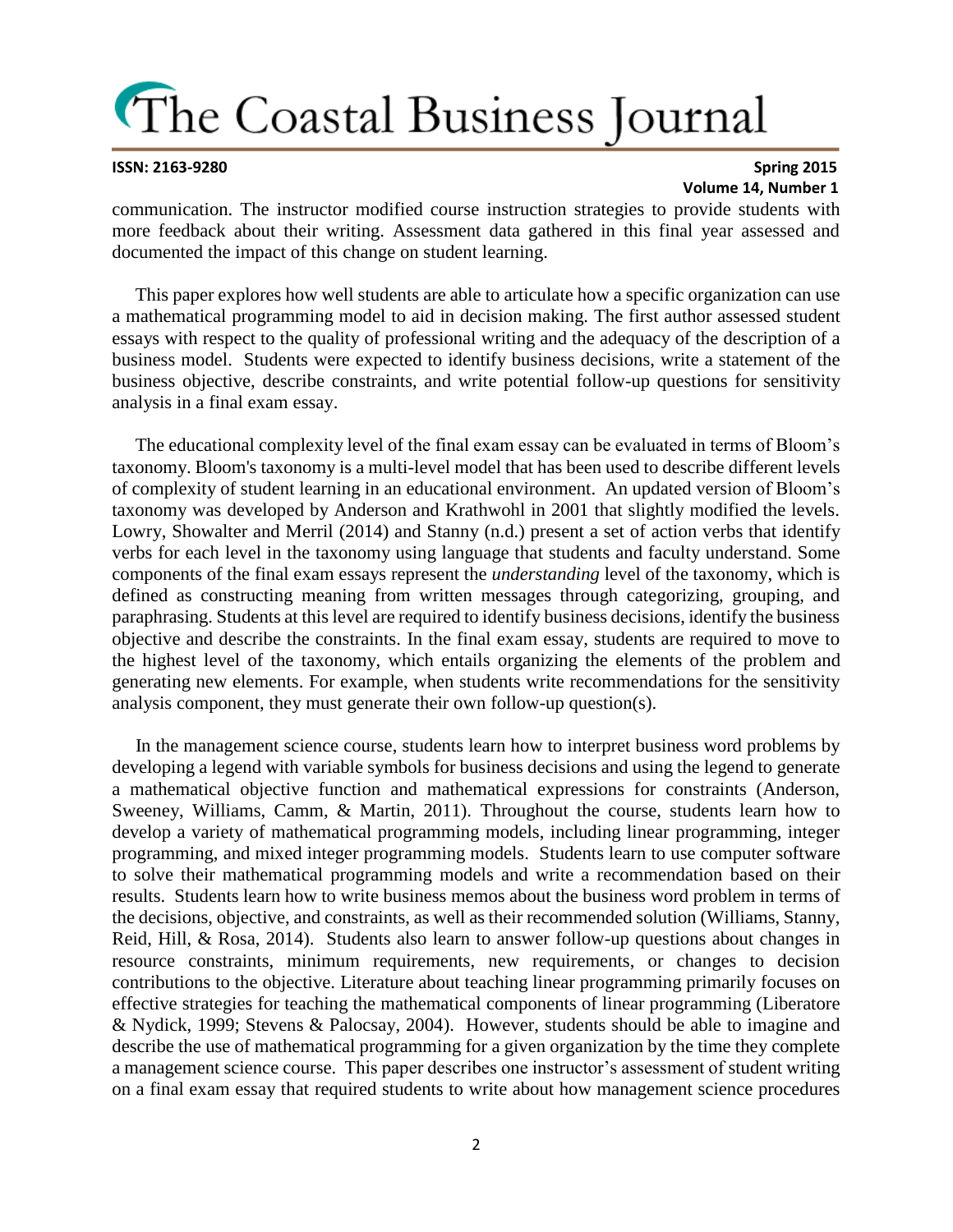#### **ISSN: 2163-9280 Spring 2015 Volume 14, Number 1**

might be used in practice. After documenting consistent problems with student writing (2010- 2012), the instructor examined evidence-based practices for improving student writing, implemented new instruction in 2013, and gathered additional assessment data to evaluate the impact of the new teaching strategy.

 In the fall 2013 semester, students wrote an additional essay: one new essay in response to a question on the last quiz prior to the final exam that included an essay. The essay question on the last quiz provided students with written feedback and supported a class discussion on business writing prior to the final exam. Essay results based on the last quiz and final exam performance in this class are presented. In the course, the memo homework assignments and the extra quiz essay represent the implementation of multiple teaching strategies: students experience distributed practice (students write multiple memos during the term and a last quiz essay), repeated testing (both the memo assignments and the extra quiz essay are graded), and receive formative feedback on their writing and analysis. Feedback intended to promote student learning must be specific and must be combined with an opportunity for students to use the feedback to improve performance on subsequent work (Nichol & Macfarlane-Dick, 2006). Repeated practice with formative feedback can produce significant improvement in skill. For example, Stanny (2013) provided feedback by using a common rubric to evaluate a series of reflective essays and encouraged students to use feedback on early essays to improve subsequent submissions. Quality of writing and students' use of evidence to support arguments improved significantly across a series of five reflective essays. Dunlosky, Rawson, Marsh, Nathan, and Willingham (2013) reviewed ten learning techniques and evaluated the quality of evidence documenting their benefit for student learning. The strategies described for the management science course include methods that Dunlosky et al. identify as having strong empirical support: distributed practice, which creates multiple practice opportunities spread out over time, interleaved practice, which introduces variation in problem type through a series of problems scheduled to create distributed practice, and practice testing, in which multiple self-tests or practice tests provide feedback about the quality of learning. Although most instructors focus on the value of tests and other assessments to determine and document student learning, these assessments are also important learning tools (Arnold  $\&$ McDermott, 2013; Putnam & Roediger, 2013).

### **METHOD**

 Approval for data collection and analysis was granted by the first author's university Institutional Review Board. Students enrolled in the fall 2010, fall 2011, fall 2012, and fall 2013 undergraduate management science courses taught by the first author received letters of invitation in the initial class lectures and were asked to consent voluntarily to participate in the study by allowing inclusion of their class performance data in the analysis. The assessment summarized in this paper is based on a total of 88 participants. Since 80 participants were seniors (students with more than 90 semester hours) and only 8 participants were juniors (students with 60-89 semester hours), the class rank could not be analyzed separately while protecting student anonymity. Table 1 summarizes the total course enrollment, the number of students who consented to participate,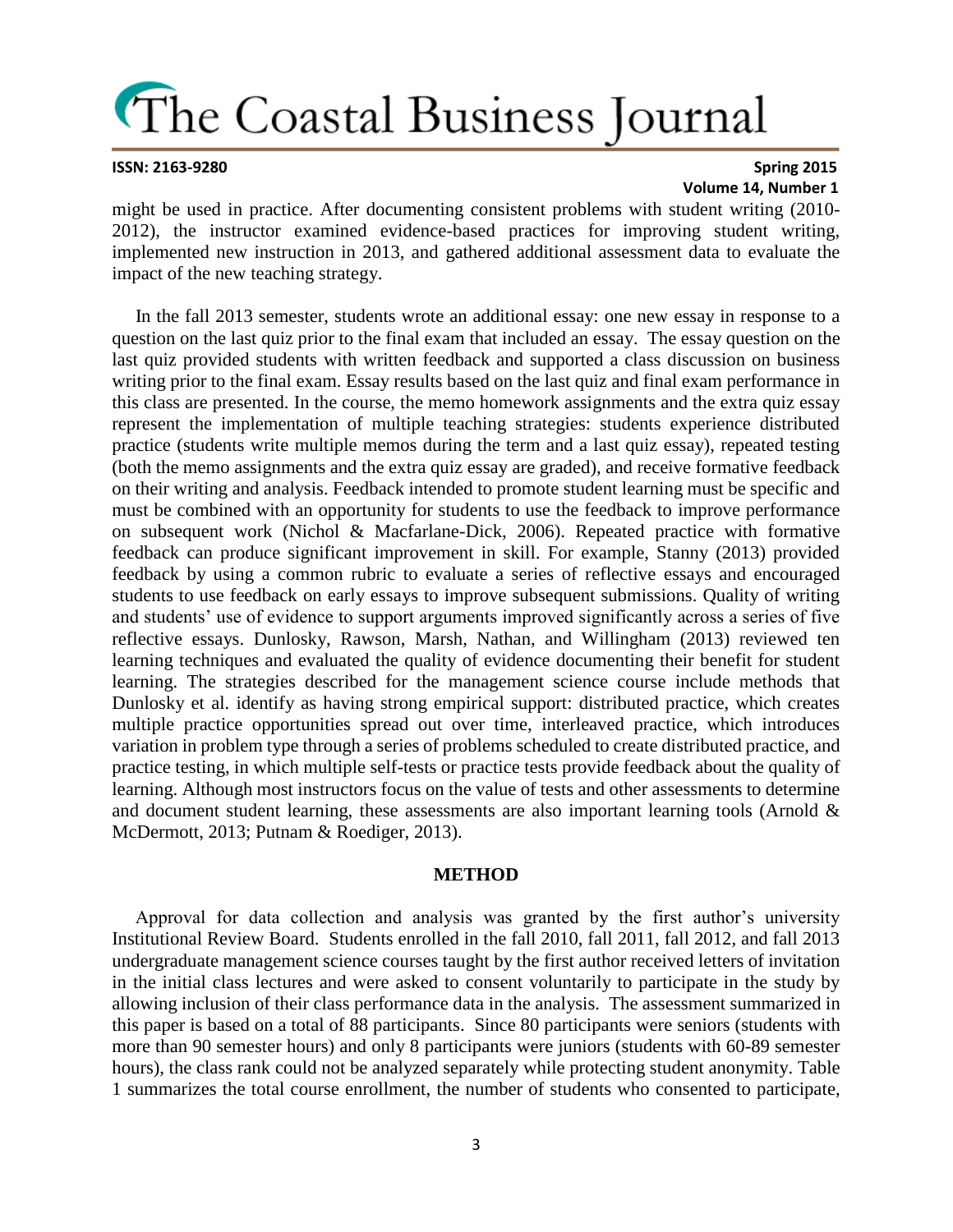#### **ISSN: 2163-9280 Spring 2015 Volume 14, Number 1**

and the distribution of majors and gender characteristics of students included in the data pool each semester. Based on the data from Table 1, Chi-Square tests were performed with the enrollment and subject groups with respect to major and gender. Table 2 summarizes the Chi-Square tests, which reveal that the variations in the distribution of numbers of majors and genders for the participants who enrolled in these classes each year represent the random variation expected from the distributions of major and gender of students in the enrollment population.

#### Table 1

*Distribution of Major and Gender of Students Enrolled in the Course and Students Who Consented to Participate each Year*

|            |       | Total Course Enrollment (%) |       |       |       |       | Participants (%) |       |
|------------|-------|-----------------------------|-------|-------|-------|-------|------------------|-------|
|            | 2010  | 2011                        | 2012  | 2013  | 2010  | 2011  | 2012             | 2013  |
| Major      |       |                             |       |       |       |       |                  |       |
|            | 21    | 24                          | 19    | 11    | 20    | 17    | 15               |       |
| Management | (70)  | (73)                        | (70)  | (73)  | (69)  | (70)  | (65)             | 9(75) |
| Other      | 9(30) | 9(27)                       | 8(30) | 4(27) | 9(31) | 7(30) | 8(35)            | 3(25) |
| Gender     |       |                             |       |       |       |       |                  |       |
|            |       | 13                          | 10    |       |       | 10    |                  |       |
| Women      | 6(20) | (40)                        | (37)  | 2(13) | 6(21) | (42)  | 9(39)            | 2(17) |
|            | 24    | 20                          | 17    | 13    | 23    | 14    | 14               | 10    |
| Men        | (80)  | (60)                        | (63)  | (87)  | (79)  | (58)  | (61)             | (83)  |
| Total      | 30    | 33                          | 27    | 15    | 29    | 24    | 23               | 12    |

Table 2

*Summary of the Calculated Values for Chi-Square Computed for Demographic Comparisons Each Year*

| Year | Major | Gender |
|------|-------|--------|
| 2010 | 0.007 | 0.004  |
| 2011 | 0.025 | 0.030  |
| 2012 | 0.152 | 0.023  |
| 2013 | 0.010 | 0.059  |

*Note.* All values for  $\chi^2(3)$  are non-significant

 Beginning in the first week of the semester, class discussion introduced students to the analysis of business word problems and effective business communications using a memo format. All four homework assignments used a business memo format; students were required to write response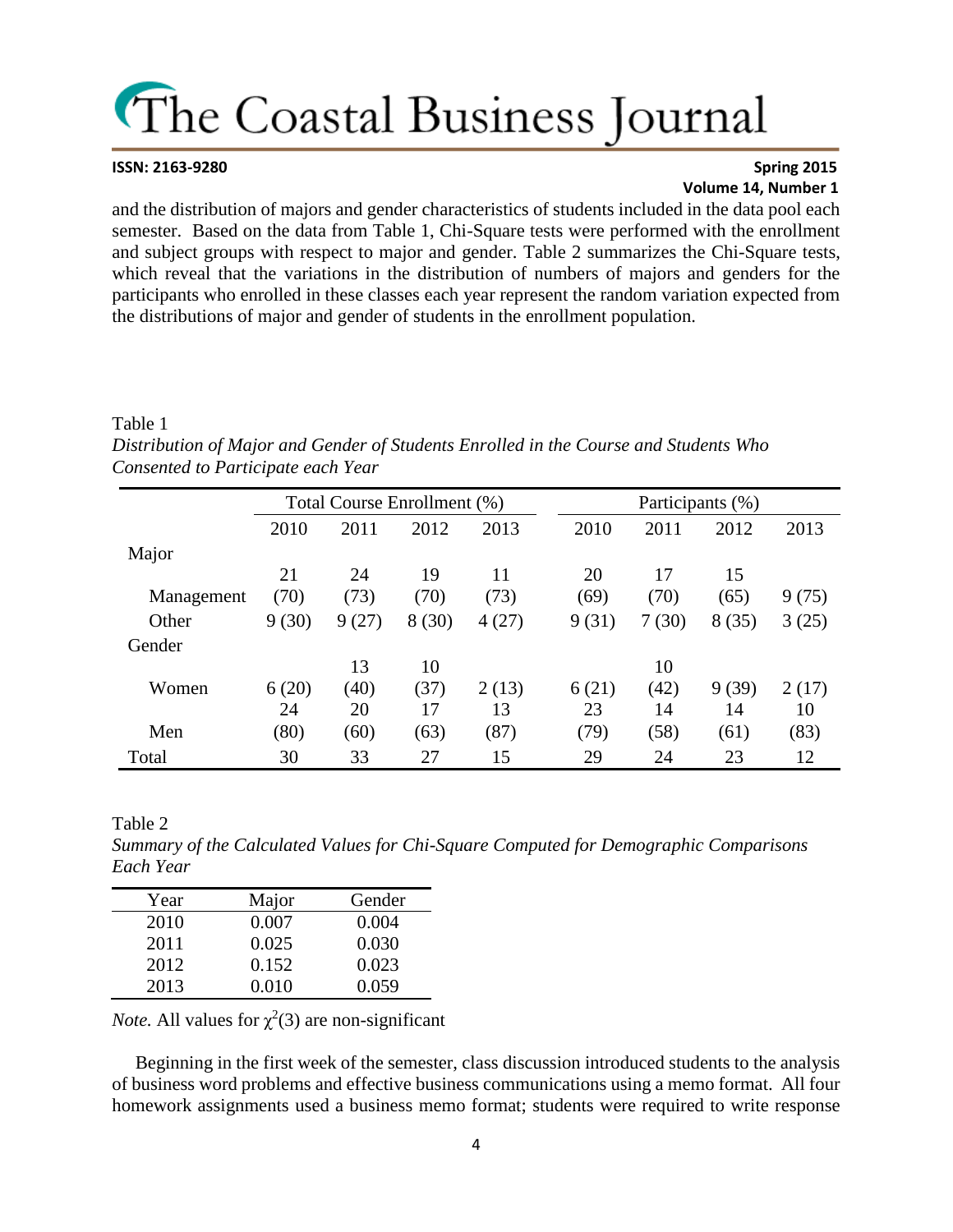### **ISSN: 2163-9280 Spring 2015 Volume 14, Number 1**

memos that described their decisions and articulated objective, constraints, recommended course of action to the original problem, and comments regarding revised recommendations in response to additional sensitivity analysis questions. Student homework performance data were collected throughout each semester on building mathematical programming models and writing memos (Williams, Stanny, Reid, Hill, & Rosa, 2014).

 At the end of the course, the students took a cumulative final exam. The final exam included traditional word questions that required students to formulate separate linear programming and mixed integer programming models as well as an essay question that asked students to describe the use of management science concepts and analysis to solve a problem faced by a particular organization. Examples using organizations, such as UPS (United Parcel Service), were discussed in an exam review in class each semester. The instructor discussed expectations for appropriate answers, such as articulating the decisions, an objective, constraints, and sensitivity analysis questions. The essay question for the exam administered in fall 2013 is presented below.

 Explain how a linear program, integer program, or mixed integer program from management science can help a CVS pharmacy with a specific example. Your explanation should demonstrate learning the concepts covered in class over the semester. Write legibly, with correct spelling and grammar.

 The case analyzed in exam essays changed each year, but all essay questions required students to demonstrate their skill with the same management science analysis tools. For example, the questions used on the final exams in fall 2010, fall 2011, and fall 2012, and the last quiz in fall 2013, required students to discuss how a linear program, integer program, or mixed integer program can help the US Army, a veteran's hospital, a Ford (car) dealership, or a university bookstore, respectively.

### **RESULTS**

 The instructor assessed student performance for the student essays based on the quality of professional writing, the clarity and accuracy of the description of a mathematical programming model, and the value of sensitivity analysis. Two aspects of the essay were assessed: business analysis content and quality of writing. Specifically, the essay content required the student to describe business decisions appropriate for a mathematical programming model, state an appropriate business objective, describe at least two constraints, and pose at least one meaningful follow-up question for sensitivity analysis. The first author evaluated student writing with an analytic rubric, according to the rubric classifications defined in Riddle and Smith (2008). The rubric is summarized in Table 3. The evaluation of essay writing was based on general writing quality such as correct grammar, spelling, and coherency. If the student had at most one writing error, they earned the maximum writing score of 5 points. If they made two, three, four, five, six or more mechanical writing mistakes, then they earned 4, 3, 2, 1, or 0 points, respectively. The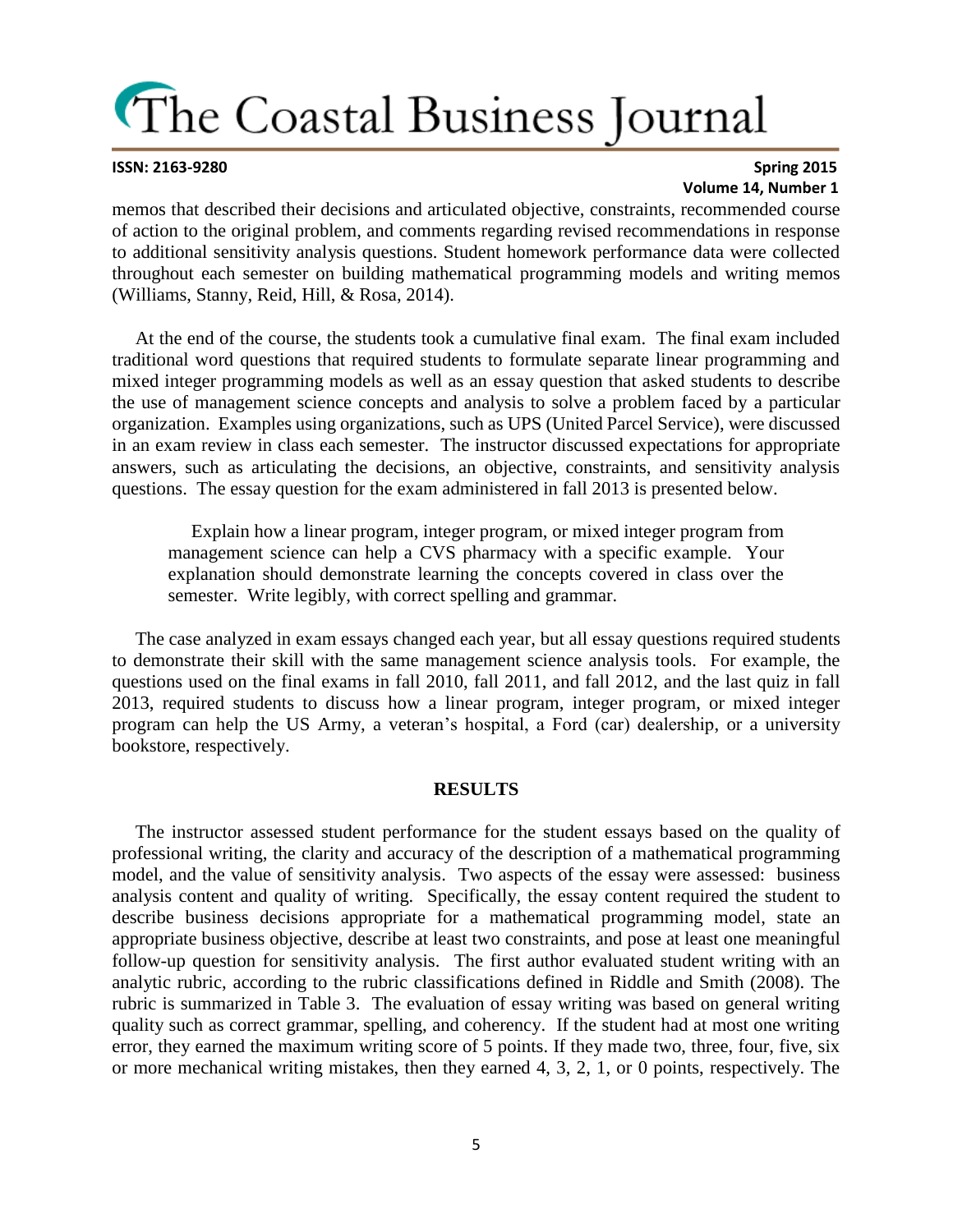### **ISSN: 2163-9280 Spring 2015 Volume 14, Number 1**

exam is timed and students are given about three-fourths of a page to write their essay. As a result, students write approximately five to eight sentences in their essays.

### Table 3

| Components of the Rubric for the Essay Question |  |  |  |
|-------------------------------------------------|--|--|--|

| Aspect  | Description                          | Points |
|---------|--------------------------------------|--------|
| Content | Decisions                            |        |
|         | Objective                            |        |
|         | Constraints                          |        |
|         | <b>Sensitivity Analysis Question</b> |        |
| Writing | Mechanics of Writing                 |        |

 The average scores for student essay assessments are presented in Figure 1. The average total student performance on the essays was below 80% across all four years. When the content and writing scores are examined separately (presented in Figure 1), the average student essay content score exceeded 80% only in 2013 (the year when the quiz essay with feedback was implemented).



*Figure 1*. Average Essay Score in Terms of Content and Writing.

 Statistical analyses were performed on the average student final exam essay scores for content versus writing over time for fall semester classes 2010, 2011, and 2012, using IBMS SPSS Version 22. A one-way between groups ANOVA was conducted to compare the average student final exam essay content assessment scores for three different years. There was not a significant effect of year on the average student final exam essay content scores,  $F(2,75) = 2.965$ ,  $MSE = 275.602$ , *p* = .058. Likewise, a one-way between groups ANOVA was conducted to compare the average student final exam essay writing assessment scores for fall semester classes 2010, 2011, and 2012.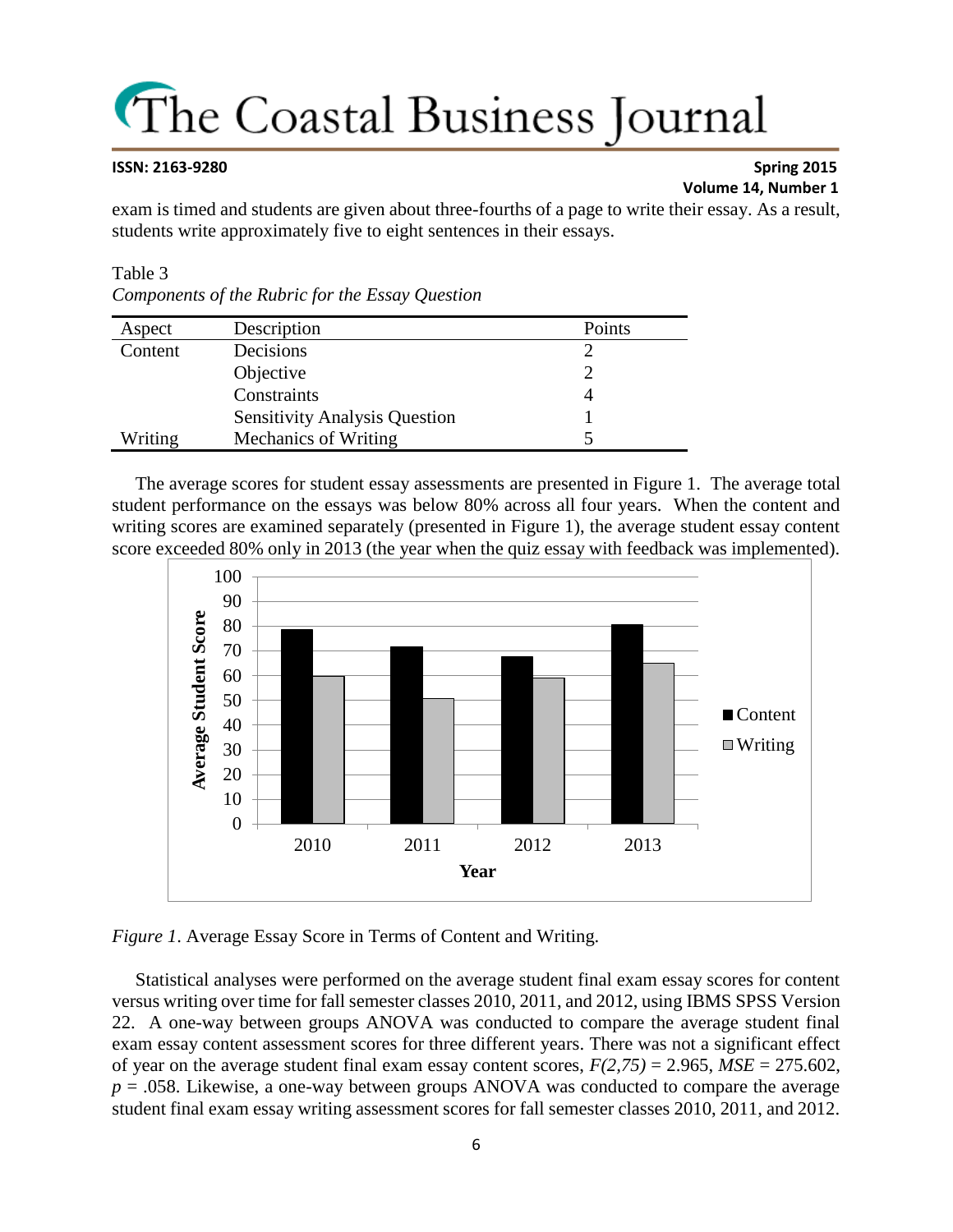#### **ISSN: 2163-9280 Spring 2015 Volume 14, Number 1**

There was not a significant effect of year on the average student final exam essay writing scores,  $F(2,75) = 1.001$ ,  $MSE = 616.864$ ,  $p = .372$ . Thus, the three classes were combined to form a single group representing all students enrolled between 2010 and 2012.

 Figure 1 illustrates a significant need to improve student writing performance on essays, documented in assessment data collected between 2010 and 2012. To address this need for improvement in student learning the instructor implemented an instructional change in fall 2013 that focused on providing students with feedback about their writing. Prior to the final exam, the instructor added an essay question to the last of four quizzes, administered in week 15 of the 16 week course. As discussed in the first section of this paper, this opportunity to write an essay twice was consistent with research in the literature on effective strategies for promoting student practice in writing. Students received their graded last quiz with written comments about their performance on both essay content and writing. It should be noted that the course syllabus allows for the lowest of the four quizzes to be dropped. Figure 2 shows the performance on essays for the last quiz versus the final exam.



*Figure 2*. Average 2013 Essay Scores for Last Quiz versus Final Exam in Terms of Content (Four rubric elements: Decisions, Objective, Constraints, Sensitivity,) and Writing (One rubric element).

 Statistical analyses compared the average student final exam essay content scores for the 2010 to 2012 final exams (for three course sections) to the 2013 final exams followed by a similar analysis for the final exam essay writing scores**,** using Megastat Version 10.2. A *t*-test for independent groups and unequal variances compared the average content student final exam essay score for 2010 to 2012 to the average for 2013. As shown in Table 4, the 2013 content mean was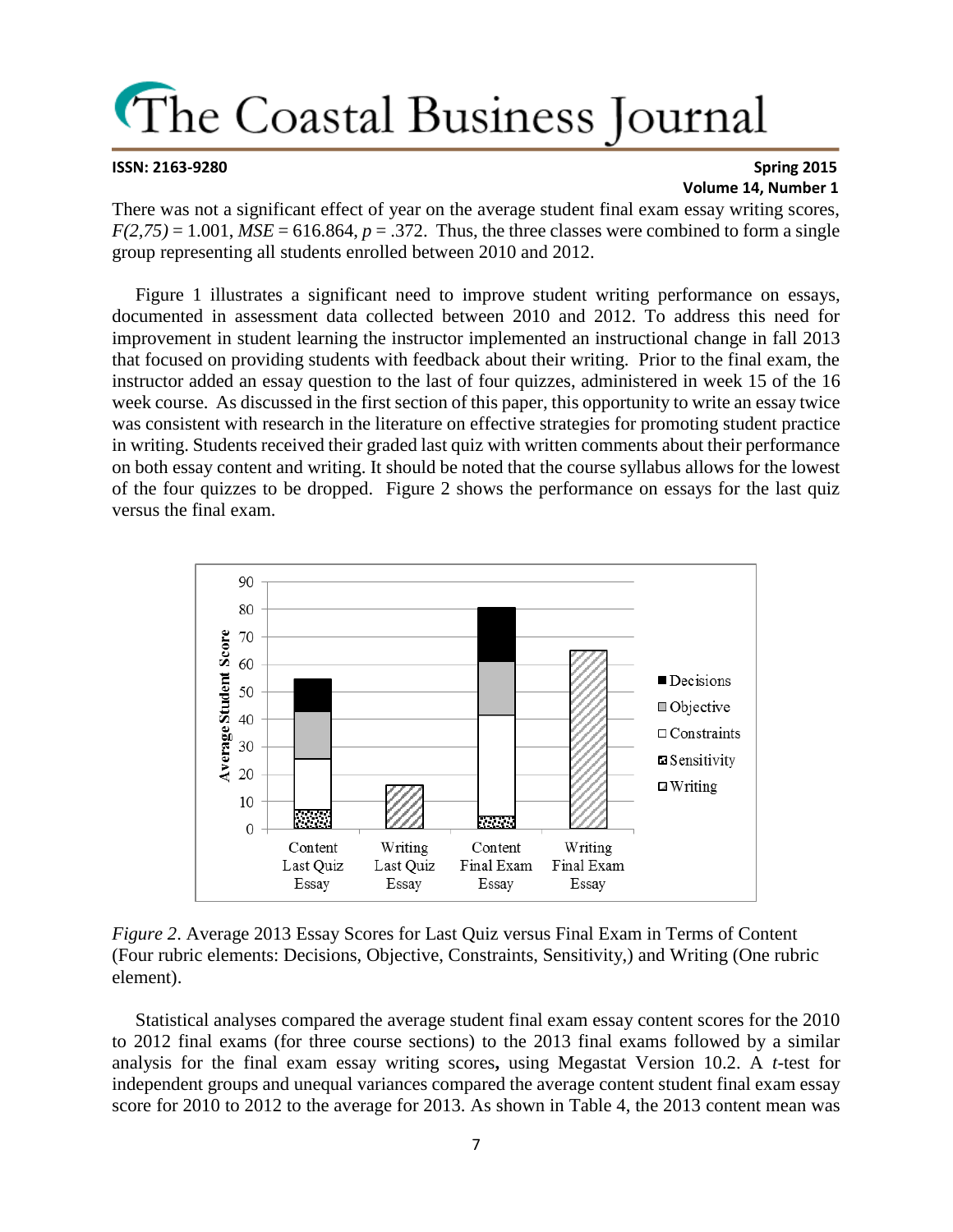#### **ISSN: 2163-9280 Spring 2015 Volume 14, Number 1**

higher than the 2010 to 2012 content mean and there was a significant difference in the average student scores for final exam essay content.

### Table 4

*Comparison of Final Exam Essay Content Scores for Students Enrolled in 2010 to 2012 versus 2013*

| Year of Enrollment  | Mean Score | <b>Standard Deviation</b> |
|---------------------|------------|---------------------------|
| 2010 to 2012 (N=76) | 73.15      | 17.031                    |
| $2013(N=12)$        | 80.56      | 12.646                    |

*Note.* Contrast is statistically reliable  $(t(17) = -1.788, p = .046)$ .

 Table 5 presents the results for the average student final exam essay writing scores for the 2010 to 2012 final exams versus the 2013 final exams. Again, a *t*-test for independent groups and unequal variances compared the average writing student final exam essay score for 2010 to 2012 versus 2013. As shown in Table 5, although the 2013 writing mean was higher, the standard deviations were very high and one cannot conclude that there was a significant difference.

### Table 5

*Comparison of Final Exam Essay Writing Scores for Students Enrolled in 2010 to 2012 versus 2013*

| <b>Year of Enrollment</b> | Mean Score | <b>Standard Deviation</b> |
|---------------------------|------------|---------------------------|
| 2010 to 2012 (N=76)       | 56.75      | 24.84                     |
| $2013(N=12)$              | 65.OO      | 24.31                     |

*Note.* Contrast is not statistically reliable  $(t(14) = -1.089, p = .147, ns)$ .

 Figure 2 calls for an examination of the average student final exam essay content versus writing scores for the 2013 last quiz as well as for the 2013 final exam. These analyses are followed by further comparisons between the 2013 last quiz and final exam essays. These four comparisons are summarized in Tables 6 to 9, which contain the results of four *t*-tests performed using SPSS Version 22.

 The *t*-test results for the average content versus the average writing assessments for the last quiz are presented in Table 6. Table 6 shows that the 2013 last quiz content mean and 2013 last quiz writing mean are significantly different. This result is not surprising given the difference between the 2013 last quiz content versus writing means illustrated in Figure 2.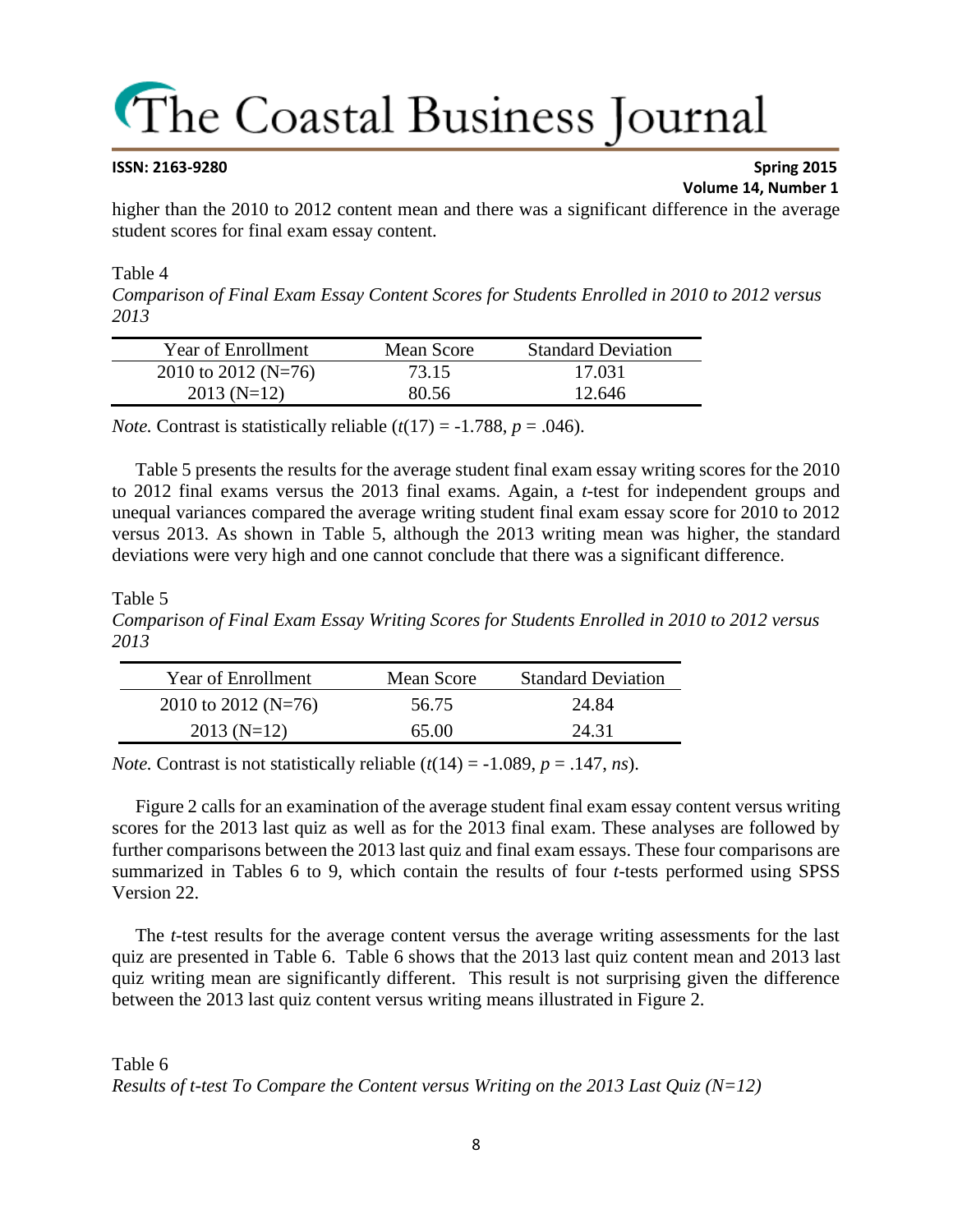| ISSN: 2163-9280 |                         |            | Spring 2015               |                     |
|-----------------|-------------------------|------------|---------------------------|---------------------|
|                 |                         |            |                           | Volume 14, Number 1 |
|                 | <b>Test Instruments</b> | Mean Score | <b>Standard Deviation</b> |                     |
|                 | 2013 Last Quiz Content  | 54.63      | 30.78                     |                     |
|                 | 2013 Last Quiz Writing  | 15.83      | 26.10                     |                     |

*Note.* Contrast is statistically reliable  $(t(21) = 3.330, p = .002)$ .

 Next the *t*-test results for the average content versus the average writing assessments for the 2013 final exam are presented in Table 7. Table 7 shows that the 2013 final exam content mean and 2013 final exam writing mean are also significantly different. Again, this result is anticipated given the difference illustrated in Figure 2.

Table 7

```
Results of t-test To Compare the Content versus Writing on the 2013 Final Exam (N=12)
```

| <b>Test Instruments</b> | Mean Score | <b>Standard Deviation</b> |
|-------------------------|------------|---------------------------|
| 2013 Final Exam Content | 80.56      | 12.65                     |
| 2013 Final Exam Writing | 65.00      | 24.31                     |

*Note.* Contrast is statistically reliable  $(t(16) = 1.967, p = .033)$ .

 Table 8 provides the results for a *t*-test comparing the average content scores for the 2013 last quiz versus the 2013 final exam. Table 8 shows that the average 2013 final exam content score is significantly higher than the average 2013 last quiz content score. Students improved their ability to identify the components of a problem and model following the feedback provided with the 2013 last quiz.

Table 8

*Results of t-test To Compare the Content on the 2013 Last Quiz versus the 2013 Final Exam (N=12)*

| <b>Test Instruments</b> | Mean Score | <b>Standard Deviation</b> |
|-------------------------|------------|---------------------------|
| 2013 Last Quiz Content  | 54.63      | 30.78                     |
| 2013 Final Exam Content | 80.56      | 12.65                     |

*Note.* Contrast is statistically reliable  $(t(14) = -2.699, p = .009)$ .

 Table 9 provides the results for a *t*-test comparing the average writing scores for the 2013 last quiz versus the 2013 final exam. Table 9 shows that the average 2013 final exam writing score is significantly higher than the average 2013 last quiz writing score. Students improved their writing about the components of a problem and model following the feedback provided with the 2013 last quiz.

Table 9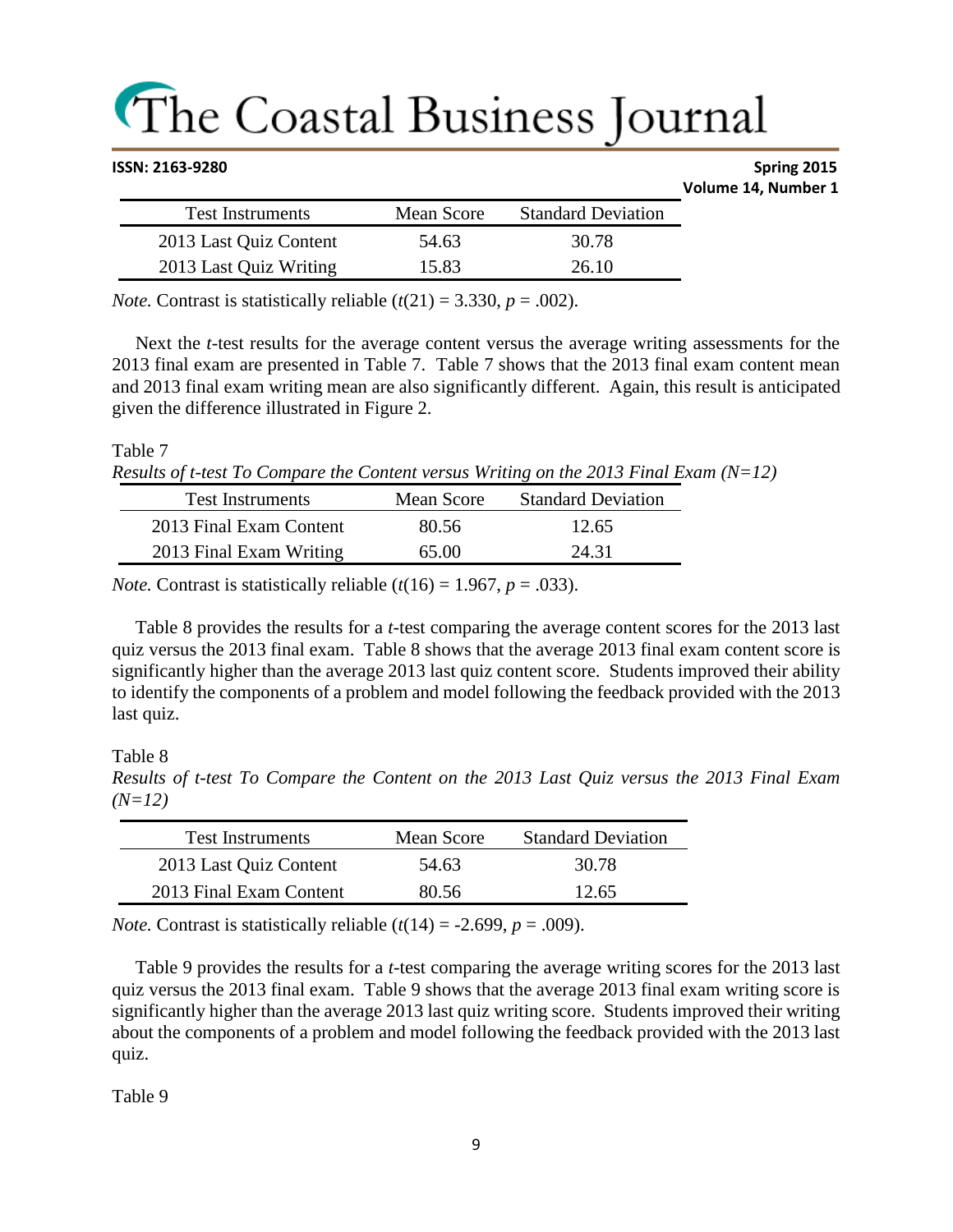### **ISSN: 2163-9280 Spring 2015**

### **Volume 14, Number 1**

*Results of t-test To Compare the Writing on the Last Quiz versus the Final Exam (N=12)*

| <b>Test Instruments</b> | Mean Score | <b>Standard Deviation</b> |
|-------------------------|------------|---------------------------|
| 2013 Last Quiz Writing  | 15.83      | 26.10                     |
| 2013 Final Exam Writing | 65.00      | 24.31                     |

*Note.* Contrast is statistically reliable  $(t(21) = -4.776, p = .000)$ .

 Our analyses reveal that the means for the mechanics of writing are significantly lower than the means for the essay content for both the last quiz and the final exam in 2013 as shown in Tables 6 and 7. Both the content and the mechanics of writing means are higher on the final exam than the last quiz in 2013 as shown in Tables 8 and 9. Our results indicate that the fall 2013 instructional changes, which included the extra practice with the last quiz essay, the detailed feedback from the instructor for the last quiz essay, and the class discussion when the last quiz essay was returned in class, had a positive impact on the average student performance on the final exam essay. Our results are consistent with earlier studies that found a relationship between feedback with repeated practice and improved performance (Dunlosky, Rawson, Marsh, Nathan, and Willingham, 2013; Nichol & Macfarlane-Dick, 2006; Stanny, 2013). Despite the significant improvement, the 2013 student essay means are still below 81% on both content and the mechanics of writing, so future research directions abound as discussed next.

### **CONCLUSIONS AND FUTURE RESEARCH**

 In conclusion, our results show that student writing and critical thinking, as demonstrated through describing a problem and modeling approach, remain areas in which additional research is needed to improve student performance. Assessing student writing and student ability to describe a problem and modeling components is challenging but necessary to help students advance in their business education. Furthermore, the actual final exam essay averages show an opportunity for further innovation to improve student performance.

 Further research is needed to determine what factors influence student preparation and learning with respect to imagining the use of management science to solve real business problems. The results point to opportunities to conduct further research to determine how to improve student learning on the discussion of the use of business tools to aid decision-making.

### **REFERENCES**

AACSB International. Business Accreditation Standards. *Standard 15.* Retrieved on May 21, 2014 from http://www.aacsb.edu/accreditation/business/standards/aol/standard15.asp Anderson, D. R., Sweeney, D. J., Williams, T. A., Camm, J. D., & Martin, K. (2011). *An Introduction to Management Science: Quantitative Approaches to Decision Making*. Mason, OH: South-Western Cengage Learning.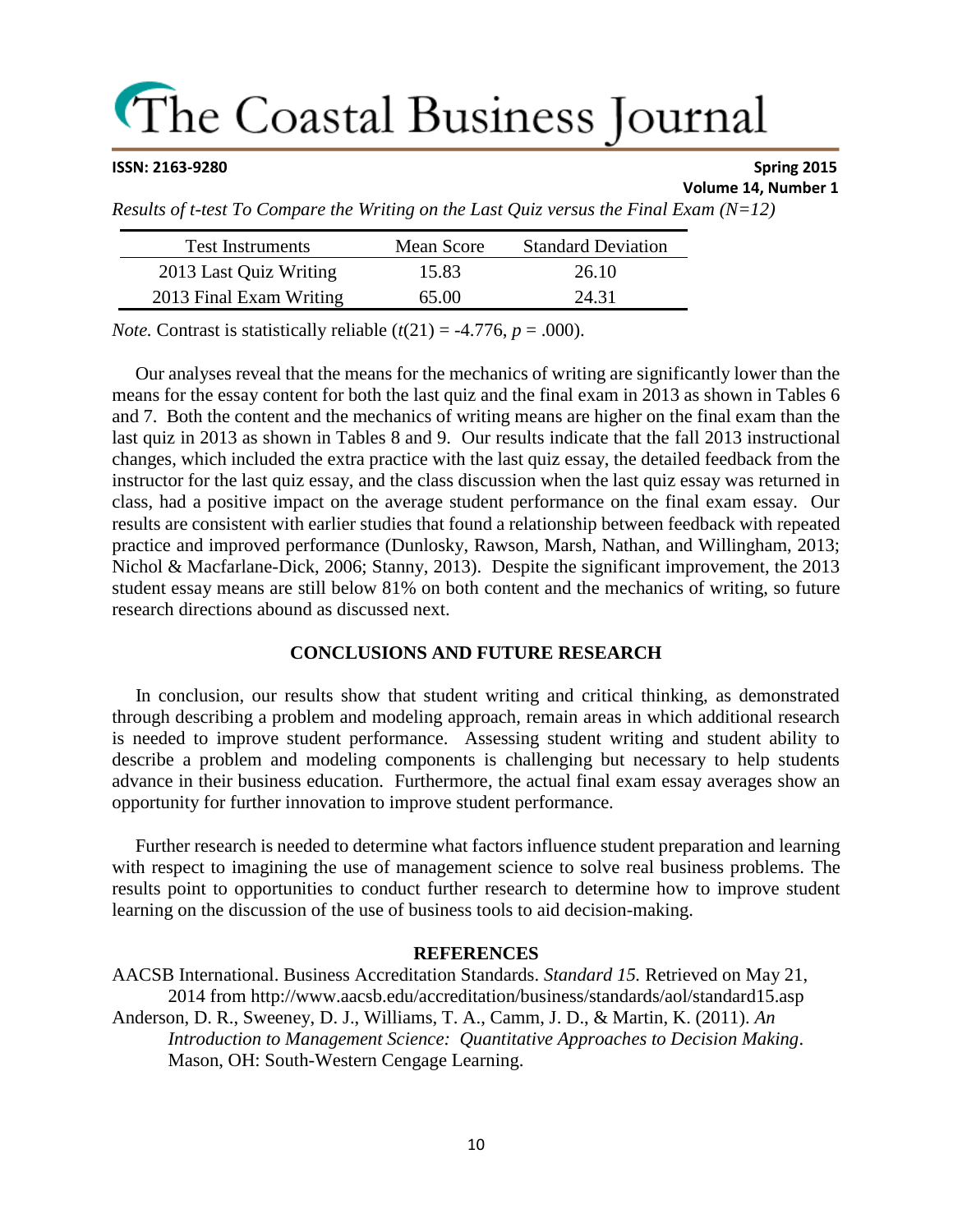#### **ISSN: 2163-9280 Spring 2015 Volume 14, Number 1**

- Anderson, L. W., & Krathwohl, D. R. (Eds.). (2001). A taxonomy for learning, teaching and assessing: A revision of Bloom's Taxonomy of educational objectives: Complete edition, New York: Longman. pp. 67-68
- Arnold, K. M., & McDermott, K. B. (2013). Free recall enhances subsequent learning. *Psychonomic Bulletin and Review, 20,* 507-513. DOI 10.3758/s13423-012-0370-3
- Bloom, Benjamin S. & David R. Krathwohl. (1956). Taxonomy of educational objectives: The classification of educational goals, by a committee of college and university examiners. Handbook 1: Cognitive domain. New York, Longmans.
- Dunlosky, J., Rawson, K. A., Marsh, E. J., Nathan, M. J., & Willingham, D. T. (2013). Improving students' learning with effective learning techniques: promising directions from cognitive and educational psychology. *Psychological Science in the Public Interest, 14,* 4-58. DOI: 10.1177/1529100612453266
- Liberatore, M.J., & Nydick, R.L. (1999, July/August). The teachers' forum: Breaking the mold-A new approach to teaching the first MBA course in management science. *Interfaces, 29*(4), 99-116.
- Lowry, G., Showalter, E., & Merrill, T. (February 19-21, 2014). *Learning outcome action-verbs: Mapping perceptions of learning to Bloom's taxonomy.* Southeast Decision Sciences Institute, Wilmington, NC.
- Nichol, D. J., & Macfarlane-Dick, D. (2006). Formative assessment and self-regulated learning: a model and seven principles of good feedback practice. *Studies in Higher Education, 31,*  199-218. DOI: 10.1080/03075070600572090
- Putnam, A. L., & Roediger, H. L. III. (2013). Does response mode affect amount recalled or the magnitude of the testing effect? *Memory & Cognition, 41,* 36-48. DOI 10.3758/s13421- 012-0245-x
- Riddle, E.J., & Smith, M. (2008). Developing and using rubrics in quantitative business courses. *The Coastal Business Journal,* 7:1, 82-95.
- Stanny, C. J. (n.d.). *Action words for Bloom's taxonomy.* Retrieved from http://uwf.edu/media/university-of-west-florida/offices/cutla/documents/Action-Words-SLOs-2014-Update.pdf
- Stanny, C. J. (2013, May). *Using essay assignments to promote reading and preparation for class discussion.* Presentation at the Conference on Teaching and Learning, Mobile, AL.
- Stevens, S.P., & Palocsay, S.W. (2004, May). A translation approach to teaching linear program formulation. *Informs Transactions on Education, 4*(3), 38-54*.*
- Williams, J.A.S., Stanny, C.J., Reid, R.C., Hill, C.J., & Rosa, K.M. (2014). Assessment of student memo assignments in management science. *Journal of Education for Business.* 90(1), 24-30. doi: 10.1080/08832323.2014.968517

### **ACKNOWLEDGMENTS**

The authors thank colleague Gayle Baugh for helpful discussions regarding this project.